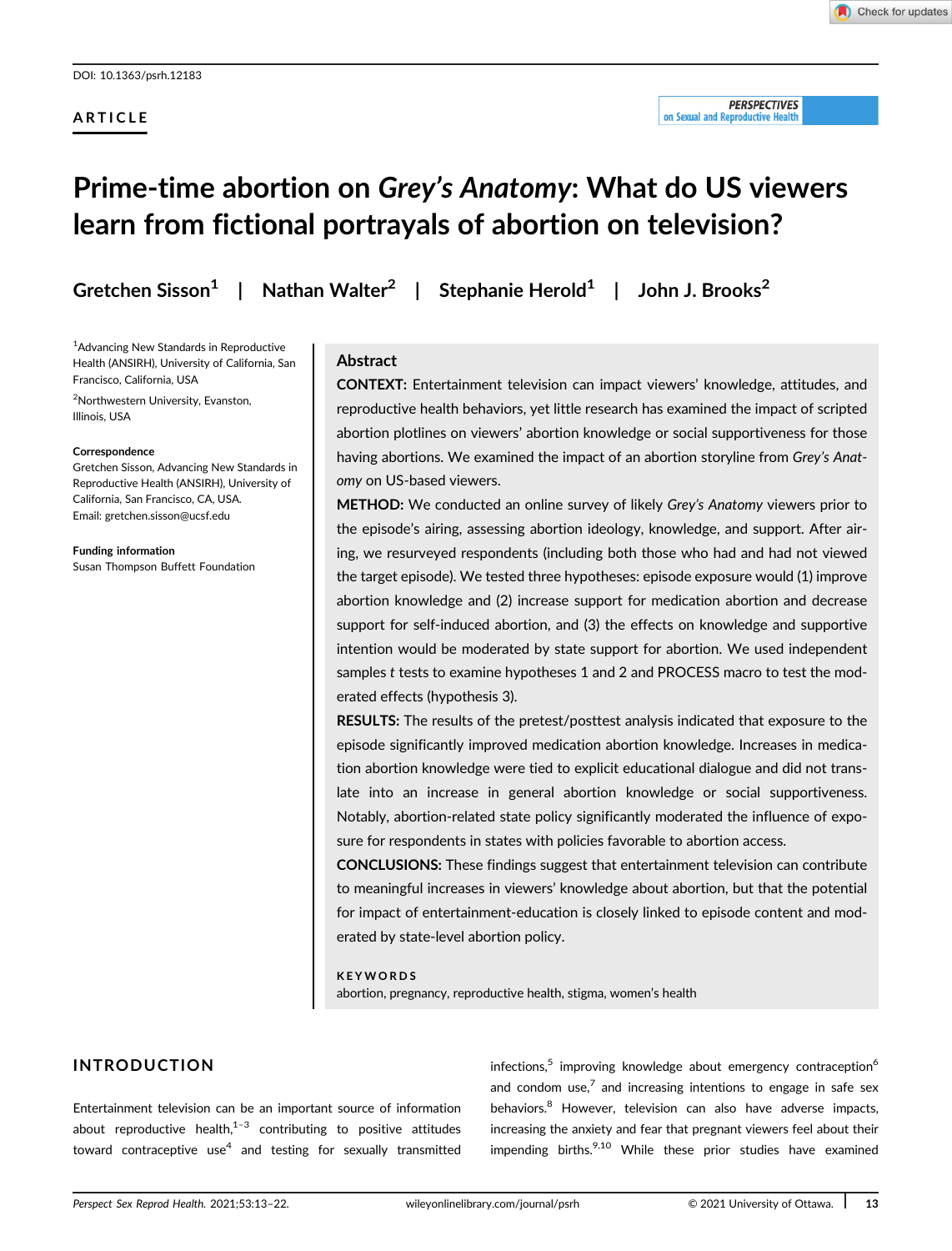entertainment media's influence on areas of reproductive health knowledge, the impact of abortion stories remains largely unexamined. This gap is important to address because abortion policy remains one of the most controversial and polarizing areas of public policy.11

Beyond directly contributing to an understudied area within entertainment-education, the current inquiry adds to extant research in two important ways. First, most empirical evidence for the power of entertainment-education are retrieved from controlled experiments that use convenience samples that do not necessarily represent the actual viewership of a particular show.<sup>12</sup> cross-sectional surveys that draw on representative samples but rely heavily on correlational  $data<sub>13</sub>$  or pre-experimental designs that assess change without a suitable control condition.<sup>14</sup> While such studies provide numerous insights into the underlying mechanisms of entertainment-education, additional experimental evidence, from naturalistic settings with actual viewers, is needed as well. The current study is able to fill this gap by having early access to the script of the entertainmenteducation program, allowing researchers to capture baseline data and recruit likely viewers. Second, the study highlights the need to focus on the context in which entertainment-education is consumed, especially when dealing with value-laden and polarizing issues such as abortion. Therefore, the study assesses the moderating role-played by abortion-related state policies, in shaping the impact of exposure to an abortion storyline.

## Entertainment-education and abortion

Despite being common in the United States  $(US)$ ,  $15$  television often depicts abortion in inaccurate ways: exaggerating medical risk, $16$  misrepresenting patient demographics, $17$  depicting unrealistically few barriers to access,<sup>18</sup> and misrepresenting the medical procedure itself.<sup>19</sup> However, there are examples of abortion stories on television that are accurate, nuanced, and humanizing. $20$  Thus, despite patterns of inaccuracy, individual depictions have the potential to inform cultural conversations about abortion in an evidence-based way.

This potential is due to the unique ways in which people engage with stories. Given that cultural conversations about abortion are often politically polarized and frequently reliant on misinformation, $11$ individuals have the tendency to either seek out information that affirms their prior beliefs, $^{21}$  or, because of stigma, avoid the topic of abortion altogether.<sup>22,23</sup> Yet, people process information from stories differently than didactic, nonnarrative, information. In contrast to didactic messages, which are processed according an individual's interest in and involvement with an issue, $^{24}$  Slater and Rouner's $^{25}$ extended elaboration likelihood model (E-ELM) proposes that a viewer's engagement with a narrative motivates them to process the message contained therein. The greater a viewer's involvement with the story, the more receptive the viewer will be to the ideas conveyed.<sup>25</sup> This model suggests that stories can be used as a tool for addressing value-laden topics, including abortion. Thus, narrative engagement—through popular television storytelling—creates an

opportunity to interest and involve viewers thinking about abortion in a way that they might otherwise resist.

Beyond the immersive potential of entertainment, onscreen representations of abortion also provide opportunities for vicarious learning. Following Bandura's social cognitive theory, $26$  an individual's behavior is guided by the interaction between personal attributes, behavioral patterns, and environmental factors. Environmental factors include the media we consume, such that characters on screen can serve as behavioral models. Effective modeling can increase feelings of self-efficacy and shape outcome expectancies, encouraging viewers to adopt the modeled behavior. Consequently, entertainment narratives that accurately depict a character's abortion decision and experience may help construct more productive narratives.

## Grey's Anatomy and medication abortion

Drawing on these models, we examine the impact of an abortion storyline on the November 7, 2019, episode of ABC's Grey's Anatomy, entitled "Papa Don't Preach" (Season 16, Episode 7). Grey's Anatomy is the longest-running prime-time medical drama currently airing in the US; during the 2019–2020 season it had a weekly audience between 6 and 7.5 million viewers.<sup>27</sup> Notably, although abortionrelated storylines have been increasing on screen, the large, and diverse, viewership of Grey's Anatomy offers a unique opportunity to expose more people to information about medication abortion.<sup>28</sup> This particular storyline provided the opportunity to examine how an abortion depiction impacts audiences' knowledge of abortion and level of support for people who have abortions.

The relevant storyline revolves around pregnancy decisionmaking for both Dr. Amelia Shepherd, a neurosurgeon at the hospital, and Cassidy, a trauma patient who arrives in the emergency department. Amelia reveals to Dr. Owen Hunt, her ex-husband and a trauma surgeon, that she is pregnant and that the father of the pregnancy is their mutual friend and colleague. Amelia and Owen's relationship ended in part because she did not want to have children and he did, so this disclosure is a shock to Owen. Complicating this storyline is the arrival of Cassidy, a white woman whose 10-year-old son Henry shares with the doctors that he found his mother at the bottom of a stairwell. After examining the patient, Owen tells Cassidy that she is pregnant, and she is distraught that "it didn't work." Given this reaction, Owen confides in Amelia that he suspects Cassidy tried to selfinduce an abortion by falling down the stairs. Amelia offers to talk to the patient, who shares that she cannot afford another child, and that she tried to go to a clinic to terminate the pregnancy but could not take time off work or find childcare. She attempted to terminate the pregnancy using herbs she purchased online, and, after ingesting more than was recommended, became dizzy, and fell down the stairs. Cassidy says she would never do anything to intentionally injure herself for her son's sake. Amelia comforts her, saying that Owen can perform the abortion after she is treated for injuries related to the fall. Outside the patient's room, Owen and Amelia argue about whether Amelia overstepped in promising Cassidy an abortion, which Owen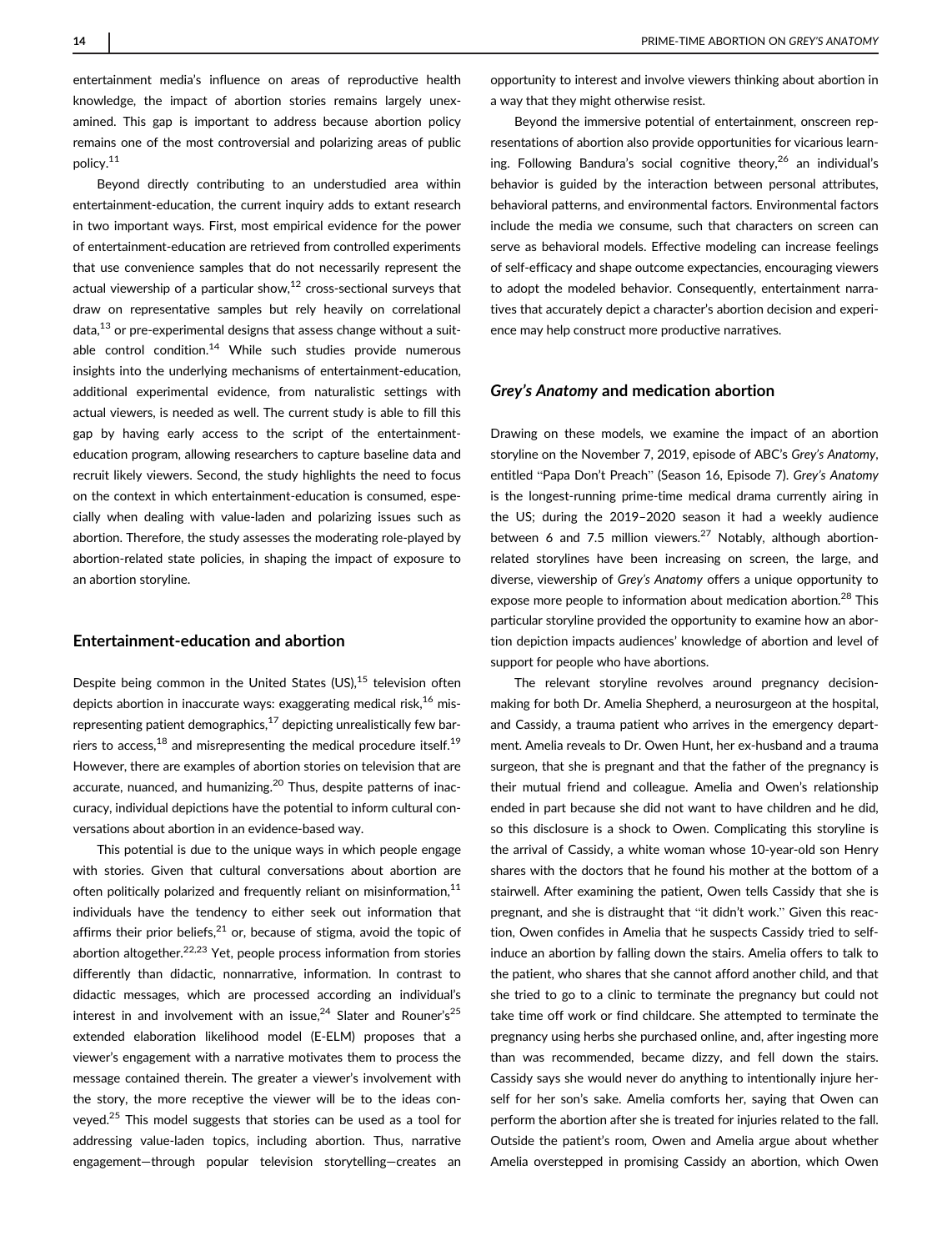does not want to provide. It is clear that he is upset about Amelia's pregnancy and taking it out on Cassidy. Owen performs a surgery to repair an injury to Cassidy's spleen, but does not perform an abortion procedure. After the operation, Amelia and a nurse go into Cassidy's room and provide her with detailed instructions for taking mifepristone and misoprostol to induce an abortion and give her the mifepristone. Cassidy takes the medication and seems grateful to the providers.

From the perspective of entertainment-education, there are several key elements in the episode's message. First, medication abortion was portrayed as a safe medical intervention, with a detailed explanation of the medication abortion process, its side effects, and necessary follow-up care. Because this message was communicated in an emotional way, using a compelling, sympathetic character, E-ELM would suggest that viewers are more likely to engage with the underlying messages that communicate specific information about abortion care. Thus, we posed that: exposure to "Papa Don't Preach" will improve (a) knowledge about medication abortion and (b) general knowledge about abortion (hypothesis 1).

Second, medically-supervised medication abortion was portrayed not only as a safe intervention, but also a choice that was compassionately supported by the characters who provided the care Cassidy was seeking. In contrast, self-induced abortion was portrayed very critically, as a desperate and inherently unsafe choice. Thus, the episode modeled what social support for abortion might look like, while also communicating a message about what types of abortion are requiring or deserving of support. Hence, our second hypothesis predicts that: exposure to "Papa Don't Preach" will (a) increase support for medically-supervised medication abortion and (b) decrease support for self-induced abortion (hypothesis 2).

Despite findings that suggest that edutainment messages have the capacity to influence various health-related outcomes, there is a need for more research into the boundary conditions that enhance the effectiveness of messages. As argued by Bae, $^{29}$  current investigations need to shift their focus from what effects edutainment has on viewers toward how and why the effects are obtained. To this end, there is a growing need to examine the interplay between edutainment effects and the context in which they are obtained.

## Context of entertainment-education

From the earliest studies of mass communication, media effects scholars were sensitive to the fact that the context in which mediated communication is consumed can affect its interpretation. $30$  For instance, Gerbner and colleagues<sup>31</sup> argued that the personal, day-to-day environment produces variations in the cultivation of mass media content. In particular, when one's everyday environment is congruent with television's messages (e.g., watching crime dramas and living in a crime-ridden neighborhood), it reinforces perceptions of the world as a dangerous place; however, when personal experience contradicts television portrayals, the cultivation effect is less pronounced. Likewise, Liebes and Katz<sup>32</sup> observed that television programs do not impose themselves

unequivocally on viewers and that the contexts in which stories are consumed help viewers to negotiate their meaning. More recently, Walter and colleagues<sup>33</sup> demonstrated that cultural factors could substantially influence the interpretation of the same entertainment-education intervention. In particular, using experimental evidence, the study showed that participants with a collectivistic-orientation were more likely to rely on social norms when making judgments about the narrative, compared to those with an individualistic-orientation.

However, the entertainment-education literature remains largely silent on the role-played by social, cultural, and political factors in enhancing or attenuating the impact of entertainment-education efforts. Indeed, the vast majority of studied moderators within the entertainment-education literature focus, almost exclusively, on individual-level differences, and much less attention have been given to collective-level differences that may directly relate to the underlying mechanism of narrative persuasion. This gap is especially perplexing since, in part, entertainment-education is presumed to be impactful due to its capacity to transmit a vast amount of information about social norms, behavior patterns, and lifestyles to geographically dispersed areas.26 If such, it stands to reason that the social, cultural, and political context in which entertainment-education is consumed, in those dispersed areas, should matter.

In particular, we considered the role that policies around abortion (e.g., laws that restrict or broaden access) might play in how viewers respond to the message. We predicted that respondents living in states that are more supportive of abortion access might be more comfortable seeking additional information or engaging in conversations about abortion, or, given their environment, more receptive to stories that illustrate the need for such policies. Thus, we posed that: the effects on (a) knowledge and (b) supportive intentions will be moderated by state-level support for abortion, such that participants from states with "abortion supportive" policies will experience more positive change from exposure to "Papa Don't Preach," compared to those from states with "abortion hostile" policies (hypothesis 3).

## METHODS

## Data collection

We selected this storyline for study because Grey's Anatomy writers made the teleplay for the "Papa Don't Preach" episode available to the research team prior to the episode's airing so that we could collect baseline data. This access allowed us to recruit self-identified Grey's Anatomy viewers before the episode was available, and then recontact them after the initial airdate.

We collected data through Qualtrics, focusing on US residents aged 18 and older. In an initial screening, we asked participants to indicate if they follow a number of medical TV shows in their current or most recent season, including General Hospital, Chicago Med, New Amsterdam, The Resident, and Grey's Anatomy. We only recruited those who reported watching Grey's Anatomy "occasionally—about half the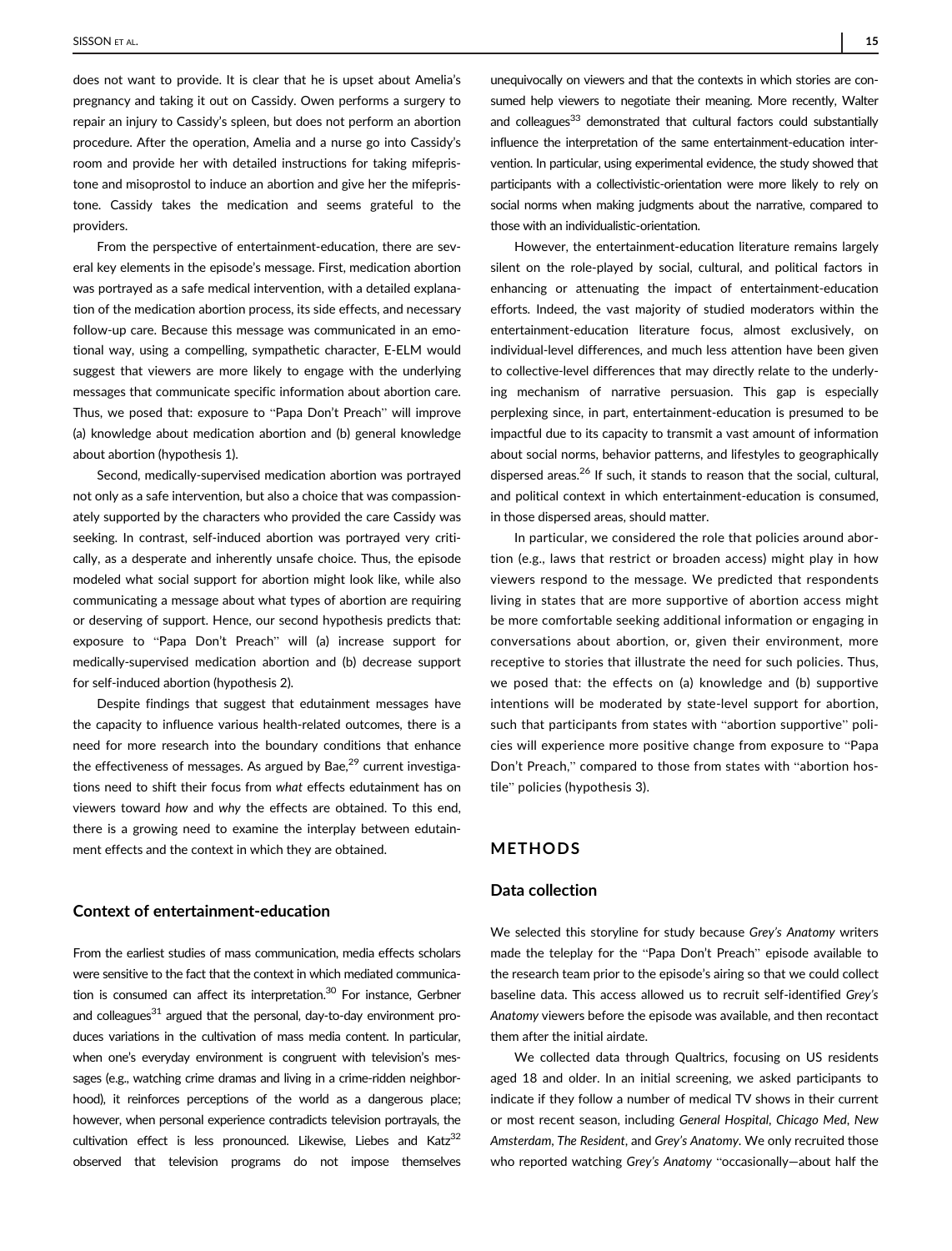episodes," "frequently—most of the episodes," or "always—every episode" to the study.

# In order to evaluate the interplay between entertainment-education, individual ideologies, and state policies on abortion-related out-

comes, we employed a pretest/posttest design with Grey's Anatomy viewers. We collected pretest data from November 3 to 7, 2019, with the pretest survey closing two hours prior to the episode's first airing. The pretest survey asked participants about their own demographic characters, political affiliation, political ideology, abortion ideology, personal experience with abortion, measures of abortion knowledge (general abortion knowledge and medication abortion knowledge), and measures of abortion social support (opinions of people who have abortions, and level of support for medically supervised medication abortion and self-induced abortion).

Qualtrics re-contacted pretest respondents the day after the episode aired and provided a posttest survey link. Participants completed the posttest survey regardless of whether they had viewed the episode "Papa Don't Preach," allowing us to compare likely Grey's Anatomy viewers who had and had not been exposed to the message. The posttest survey included the same measures of abortion knowledge and social support included in the pretest.

Qualtrics disbursed compensation to participants after they completed both surveys. At the conclusion of the posttest survey, we debriefed all respondents regarding the true purpose of the study. The Northwestern University Institutional Review Board approved this study.

## **Participants**

A priori power calculations<sup>34</sup> with conservative estimates from a metaanalysis of narrative persuasion, $35$  revealed that a posttest sample size of N = 264 was required to achieve power of  $1-\beta$  = 0.80 (d = 0.35,  $\alpha$  = 0.05) to detect a difference between two independent means.

To validate self-reported exposure, we asked participants who reported having viewed the episode four general recall questions, each accompanied by a relevant image from the episode. Importantly, to ensure that the questions did not prime participants to make judgments about abortion, none of the questions referenced the abortion directly, though they did affirm that viewers were familiar with the relevant characters. The specific items were: (1) "What brings this woman into the hospital?" [correct answer: "She fell down the stairs"], (2) "What is the relationship between these characters?" [correct answer: "The woman is the boy's mother"], (3) "What do these characters discuss in the episode?" [correct answer: "The woman's pregnancy"], and (4) "Why is this character at the hospital? [correct answer: "He is seeking surgery for his daughter"]. We screened out respondents who reported viewing the episode but responded incorrectly to two or more recall items.

In order to ensure that attrition between Wave 1 and Wave 2 occurred at random, we conducted a series of chi-square and  $t$  test analyses, comparing Wave 1 respondents who also participated in Wave 2 with those who did not across a variety of characteristics.

## Measures

## Change in general abortion knowledge

We assessed respondents' level of general abortion knowledge with 10 true/false statements developed by the research team (e.g., "Most people who have abortions are raising children," "Most people who get abortions are teenagers," "Abortion is legal in all 50 states," "Most people who have abortions are poor"). In order to assess whether respondents' knowledge increased after exposure, we computed general abortion knowledge by subtracting the number of correct responses at posttest from the number of correct responses at the pretest survey.

## Change in medication abortion knowledge

We provided participants with a definition of medication abortion ("Medication abortion is a procedure that uses pills to end a pregnancy. A medication abortion doesn't require surgery or anesthesia and can be started either in a medical office or at home with followup visits to your medical provider") and then asked a series of five true/false questions to assess their medication abortion knowledge (e.g., "Medication abortion is not safe for teenagers," "It's possible to have a safe abortion with pills instead of surgery," "Abortion pills are available for purchase at most pharmacies," "Medication abortion is the same as 'Plan B' or 'the morning after pill,'"). As with the general abortion knowledge, we computed a medication abortion knowledge index by subtracting the number of correct responses at posttest from the number of correct responses at pretest.

## Change in social support for supervised medication abortion

Based on previous measures of health-related social support,<sup>36</sup> we asked respondents what they would do upon learning a close friend was intending to have a medication abortion under medical supervision. Possible responses were "scold her," "encourage her," "talk to her about the best way to do it," or "talk to her about ways to avoid it," with participants able to indicate how they felt about each response from "completely disagree" to "completely agree." As with the knowledge scale, we calculated change in social support for medically-supervised medication abortion by subtracting respondents' scores at posttest from their scores on the pretest survey.

## Change in social support for self-induced abortion

We asked participants what they would do upon learning that their "close friend is intending to perform a self-managed abortion to end their pregnancy." We provided this definition: "Self-managed abortion occurs when a person chooses to perform their own abortion outside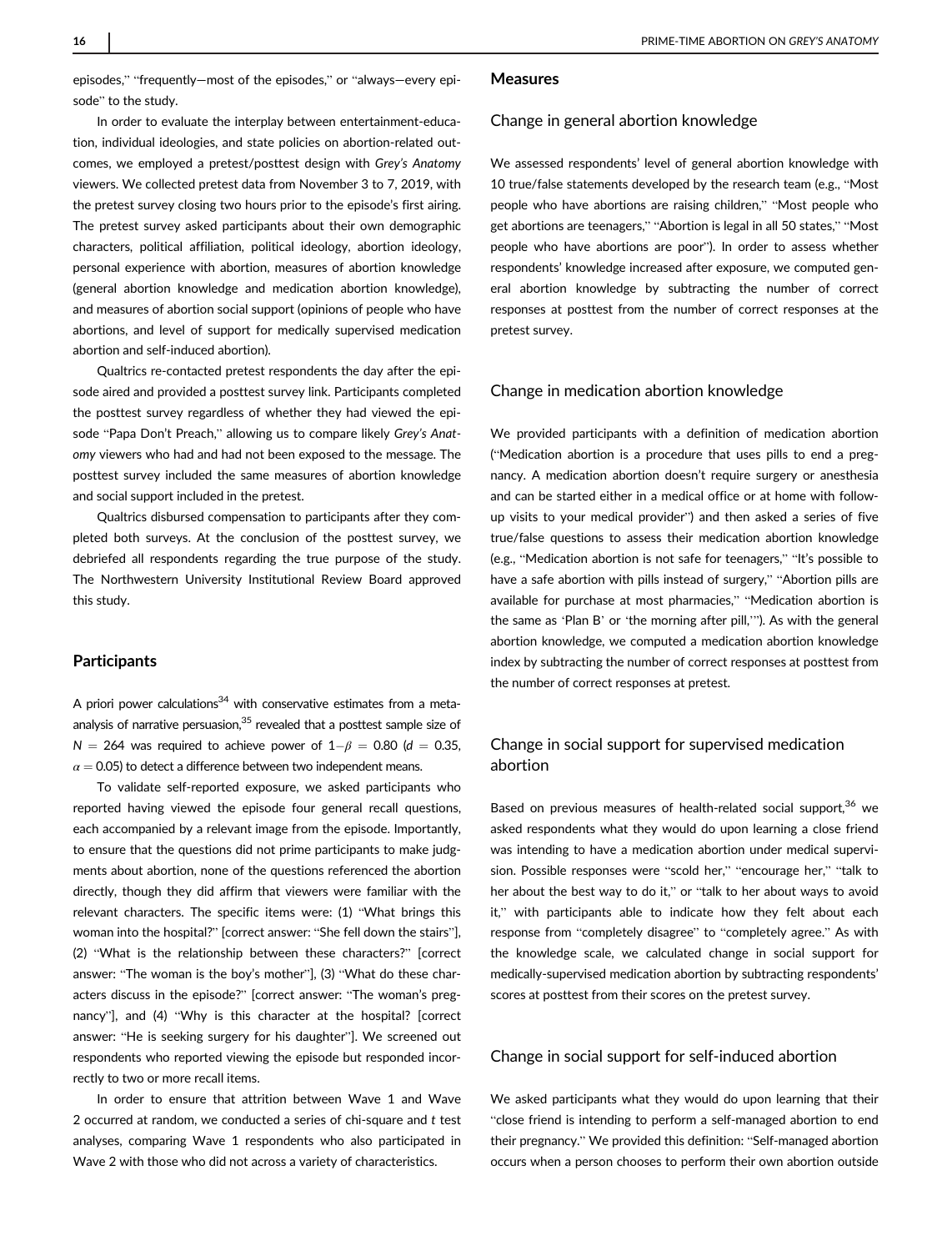a medical setting. Self-managed abortion is a broad term that includes all methods a person may use to end their own pregnancy, including medication, herbs, and manual aspiration." The available responses were the same as for the measure of social support for medicallysupervised medication abortion. We calculated change in social support for self-induced abortion by subtracting respondents' scores at posttest from their scores at pretest.

## Abortion-related ideology

We asked participants to describe themselves on a scale from (1) "pro-choice" to (10) "pro-life."

## Views regarding people who undergo abortion

In two pairs of statements, we asked respondents to choose which came closest to their view: first, "Someone can be a good person and have an abortion" or "Someone cannot be a good person and have an abortion;" second, "Having an abortion can be a responsible choice" or "having an abortion cannot be a responsible choice."

## Abortion-related state policy

We assessed state-level support for abortion by asking respondents to indicate their state of residence, and then using the Guttmacher Institute<sup>37</sup> categorization of state abortion policies for 2019 to classify each state, from (1) "Very hostile" to (7) "Very supportive."

## Analysis

To test hypotheses 1 and 2, we used a multivariate analysis of variance (MANOVA), where viewing status (watched episode vs. did not watch episode) was entered as a fixed factor and change in abortion knowledge (general and medication), as well as social support (medication and self-induced) were entered as outcomes. Given potential biases associated with self-selection into viewing conditions, the model also controlled for age, biological sex, race/ ethnicity (with non-Hispanic white as a reference condition), and political affiliation.

We used PROCESS macro (Model  $2)^{38}$  to test the moderated effects of episode exposure on medical abortion-related knowledge and social support. Specifically, exposure to the episode (yes/no) was entered as a binary predictor, difference (from Wave 1 to Wave 2) in abortion knowledge and social support were the outcomes, and state policy, abortion ideology were the moderators. As with the MANOVA, the PROCESS model controlled for the age, biological sex, race/ ethnicity (with non-Hispanic white as a reference condition), and political affiliation. We used SPSS version 26 to conduct all the analyses in this study.

## RESULTS

#### Sample

Overall, 628 participants met the screening criteria for the pretest survey and consented to participate in the study. Of those, 614 finished the pretest questionnaire and 303 (48.2%) completed the posttest questionnaire, including 133 respondents who reported having viewed the episode, and 170 who reported not viewing it. After screening out respondents who gave two or more incorrect responses on episode recall questions ( $n = 29$ ), our posttest sample size included 274 respondents: 104 who watched the episode and 170 who did not. Table 1 below.

The majority of the sample ( $M_{\text{age}} = 41.04$ , SD = 13.94) identified as female ( $n = 187, 68\%$ ) and 199 (73%) self-identified as white, with Black (n = 46, 17%), Latinx (n = 22, 8%), and Asian (n = 11, 4%) comprising the remainder. The sample was quite diverse in terms of political affiliation, with 118 (43%) Democrats, 97 (35%) Republicans, and 49 (18%) Independents. We measured political ideology from (1) "extremely liberal" to (10) "extremely conservative" with a mean of 6.01 (SD  $= 2.87$ ). In terms of ideology specific to abortion, the sample was slightly more pro-life than pro-choice ( $M = 6.07$ ,  $SD = 3.37$ ). With that in mind, however, the views in the sample regarding people who undergo abortion were quite positive. Specifically, the vast majority of respondents agreed that "Someone can be a good person and have an abortion (89%)" and that "Having an abortion can be a responsible choice (72%)."

One-hundred thirty-six (54%) respondents indicated that they, or someone close to them, had had an abortion. The sample included respondents from all 50 states. Notably, according to the Guttmacher Institute's categorization of state abortion policies for 2019 to classify each state from (1) "Very hostile" to  $(7)$  "Very supportive"  $37$  the respondents in our sample resided in states that were slightly more hostile than supportive to abortion ( $M = 3.32$ ,  $SD = 1.77$ ).

Our analysis of attrition found that, when comparing Wave 1 participants who did and did not participate in Wave 2, the results did not record significant differences for political affiliation  $\langle \chi^2 |3\rangle$  $N = 599$ ] = 1.02,  $p = 0.797$ ), political ideology (t[597] = 0.65,  $p\,=\,0.521$ ), employment status ( $\chi^2[5,\,N= \,599]\,=\,9.79,\,p\,=\,0.082)$ marital status  $\sqrt{x^2}$ [4, N = 599] = 1.07, p = 0.899), education (t  $[597] = 0.13$ ,  $p = 0.897$ ), sexual orientation  $\left(\chi^2[7, N = 599] = 6.11\right)$  $p = 0.527$ ), gender identity  $\left(\chi^2[4,\, N=599] = 0.99,\, p=0.912\right)$ , sex  $\left[\chi^2[2,N=599]=0.12,\, p=0.944\right]$ , abortion ideology (t[597] = 1.84,  $p = 0.067$ ), as well as whether they or anyone close to them had previously obtained an abortion  $\chi^2[1, N = 550] = 1.70$ ,  $p = 0.193$ ). Similarly, Little's MCAR test that included all demographic variables, as well as the research outcomes, indicated that the missing data resulting from attrition occurred at random;  $\chi^2$ (4)  $=3.29$ ,  $p=0.51$ .

Before testing the hypotheses, we used a paired-samples t test to assess whether there were any changes in the outcome variables after the airing of the episode in the overall sample. According to the findings, there were no significant differences in general abortion knowledge (t[273] = 0.33,  $p = 0.74$ ), social support for supervised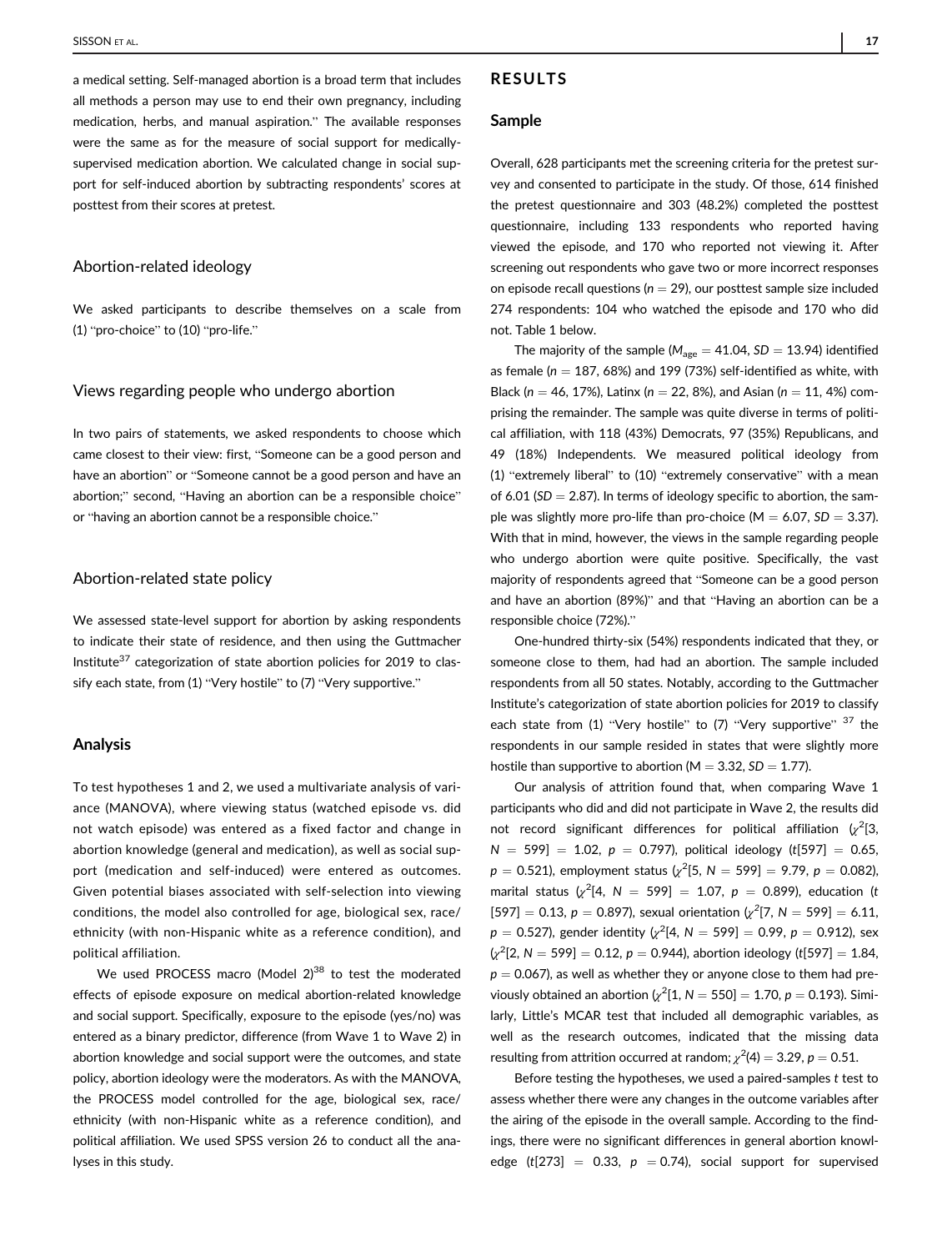## TABLE 1 Demographic descriptors of study participants ( $N = 274$ )

|                                  | Condition          |                          |
|----------------------------------|--------------------|--------------------------|
| <b>Variables</b>                 | Watched<br>episode | Did not watch<br>episode |
| Age                              | 43.2 (15.6)        | 39.7 (12.7)              |
| Gender                           |                    |                          |
| Female                           | 77%                | 63%                      |
| Male                             | 22%                | 37%                      |
| Other                            | 1%                 | -                        |
| Race/ethnicity                   |                    |                          |
| White                            | 72%                | 73%                      |
| Black/African American           | 16%                | 17%                      |
| Hispanic/Latinx                  | 10%                | 7%                       |
| American Indian/Alaska Native    | 2%                 | 1%                       |
| Asian                            | 4%                 | 4%                       |
| Native Hawaiian/Pacific Islander | 1%                 | 1%                       |
| Biracial/Multiracial             | 1%                 | 1%                       |
| <b>Education</b>                 |                    |                          |
| Middle school                    | 1%                 | 1%                       |
| High school                      | 29%                | 39%                      |
| College                          | 50%                | 41%                      |
| Graduate school                  | 9%                 | 7%                       |
| Postgraduate school              | 12%                | 13%                      |
| Democrat                         | 53%                | 37%                      |
| Republican                       | 27%                | 41%                      |
| Independent                      | 19%                | 17%                      |
| Political ideology               | 5.4(3.0)           | 6.4(2.7)                 |
| Abortion experience              |                    |                          |
| Yes                              | 49%                | 50%                      |
| Abortion ideology                | 5.6 (3.6)          | 6.3(3.2)                 |
| State policy                     | 3.7(1.9)           | 3.1(1.7)                 |
| N                                | 104                | 170                      |

Note: We measured political ideology on a 10-point scale (ranging from (1) "extremely liberal" to (10) "extremely conservative") and abortion ideology on a 10-point scale (ranging from (1) "pro-choice" to (10) "prolife"). We assessed abortion-related state policy through Guttmacher Institute labels. We measured abortion experience by asking participants if they or someone close to them ever had an abortion.

medication abortion (t[273] = 0.32,  $p = 0.75$ ), or social support for self-induced abortion (t[273] = 1.30,  $p = 0.19$ ). Hence, in the overall sample, there were no change from baseline to posttest. Interestingly, there was a significant change from baseline to posttest with regard to knowledge of medication abortion  $(t[273] = 2.42, p = 0.02)$ , such that after the airing of the episode, the overall sample had slightly higher knowledge of medication abortion ( $M = 2.16$ ,  $SD = 1.33$ ) compared to baseline ( $M = 1.98$ ,  $SD = 1.30$ ). These results, however, provide only partial information since they do not differentiate between participants who watched the episode and those who were not exposed to the relevant content.

### Findings

Our MANCOVA test of hypotheses 1 and 2 revealed a main effect of message type; Wilk's  $\lambda = 0.95$ , F (4, 262)  $= 3.41$ ,  $p = 0.01$ ,  ${\eta_p}^2 = 0.05$ . After establishing a significant omnibus effect, we tested the specific hypotheses with a univariate analysis. As predicted by hypothesis 1a, exposure to this abortion plotline significantly improved participants' knowledge regarding medication abortion (F  $[1, 265] = 12.21$ ,  $p=0.001$ ,  ${\eta_p}^2=0.05$ ) such that, on average, those who watched the episode performed better on the medication abortion knowledge index ( $M_{change} = 0.62$ ,  $SD = 1.44$ ), compared to those who did not watch it ( $M_{change} = 0.11$ ,  $SD = 1.02$ ). In contrast with hypothesis 1b, exposure to the episode did not improve participants' general knowledge about abortion (F [1, 265] = 0.66,  $p = 0.42, {\eta_p}^2 = 0.00$ ), with both those who were exposed ( $M_{change} = 0.26$ , SD = 1.68) and those who were not exposed ( $M_{change} = 0.04$ ,  $SD = 1.63$ ) performing comparably on measures of knowledge. Similarly, there was no support for hypothesis 2, as participants were not more likely to report social support for supervised medication abortion (F  $[1, 265] = 1.19$ ,  $p = 0.28$ ,  $\eta_p^2 = 0.01$ ) and less support for selfinduced abortion (F [1, 265] = 0.49,  $p = 0.49$ ,  ${\eta_p}^2 = 0.00$ ) after exposure. In particular, participants who watched the episode reported slightly higher intent to support friends who decide to undergo a supervised medication abortion ( $M_{change} = 0.08$ ,  $SD = 1.40$  vs.  $M_{change} = -0.10$ ,  $SD = 1.54$ ), as well as self-induced abortion ( $M_{change} = 0.18$ ,  $SD = 1.82$  vs.  $M_{change} = 0.10$ ,  $SD = 1.50$ ); these differences were not statistically significant.

In our PROCESS macro test of the moderated effects of episode exposure (hypothesis 3), both abortion policy ( $b = 0.08$ ,  $SE = 0.09$ ,  $p = 0.33, 95\%$  CI [-0.08, 0.25]) and abortion ideology ( $b = 0.07$ ,  $SE = 0.04$ ,  $p = 0.12$ , 95% CI [-0.02, 0.16]) emerged as nonsignificant moderators. Further, there was no significant interaction between exposure to the episode and abortion policy on general abortion knowledge ( $b = -0.02$ ,  $SE = 0.12$ ,  $p = 0.86$ , 95% CI [-0.25, 0.21]), as well as between exposure to the episode and abortion ideology on general abortion knowledge ( $b = 0.01$ ,  $SE = 0.06$ ,  $p = 0.87$ , 95% CI  $[-0.11, 0.13]$ ). Likewise, abortion ideology did not moderate the effect of exposure on social support for supervised medication abortion ( $b = 0.02$ , SE = 0.06,  $p = 0.67$ , 95% CI [-0.09, 0.13]). However, as indicated in Table 2, abortion-related state policy significantly moderated the influence of exposure on supervised medication abortion support ( $b = 0.21$ ,  $SE = 0.10$ ,  $p = 0.03$ , 95% CI [0.02, 0.42],  $\Delta R^2 = 0.02$ ).

To further probe this interaction, we used the Johnson-Neyman analysis of significance regions.<sup>38</sup> The analysis indicated a significant effect of exposure on supervised medication abortion support only for respondents who reside in states with favorable policies toward abortion (≥5.01 on the Guttmacher Institute scale, 16% of the sample)—there was no significant effect for those who reside in states where abortion policies are defined as middle-ground or hostile (<5.01, 84% of the sample).

Notably, abortion policy ( $b = 0.16$ ,  $SE = 0.12$ ,  $p = 0.17$ , 95% CI  $[-0.07, 0.38]$ ) and abortion ideology ( $b = -0.01$ , SE = 0.06,  $p = 0.80$ ,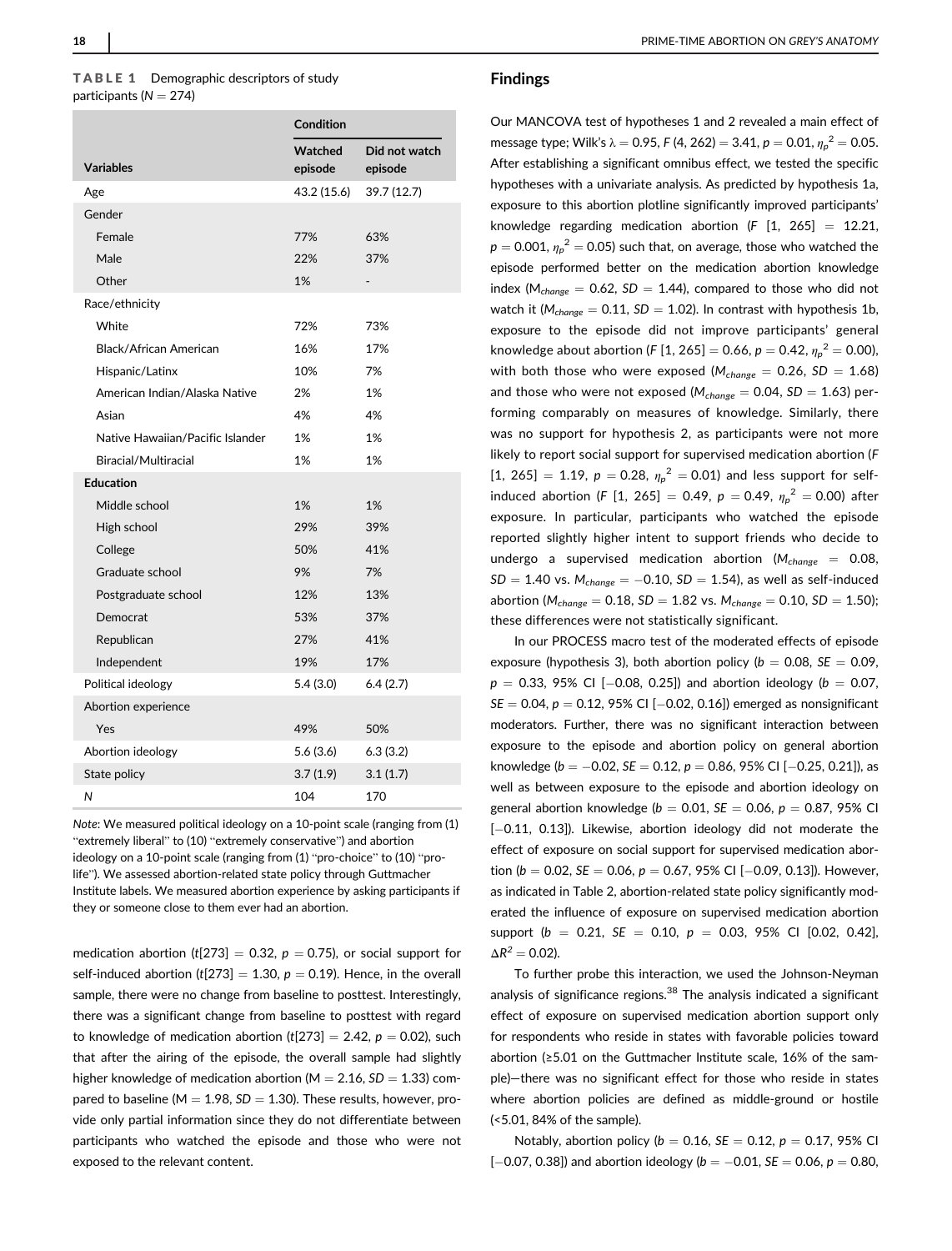| support for medication abortion with medical supervision |                                       |                                  |  |
|----------------------------------------------------------|---------------------------------------|----------------------------------|--|
|                                                          | <b>Medication abortion support</b>    |                                  |  |
| <b>Predicting variables</b>                              | <b>Direct estimate</b><br>(SE) 95% CI | Moderated<br>estimate (SE) 95% C |  |

TABLE 2 Direct and moderated effects of exposure on social

| <b>Predicting variables</b> | (SE) 95% CI     | estimate (SE) 95% CI |
|-----------------------------|-----------------|----------------------|
| Exposure                    | $-0.65$         |                      |
| $(1 = yes)$                 | (0.55)          | ٠                    |
|                             | $[-1.73, 0.43]$ |                      |
| Abortion ideology           | 0.01            | 0.02                 |
|                             | (0.04)          | (0.06)               |
|                             | $[-.07, 0.08]$  | $[-0.09, 0.13]$      |
| Abortion policy             | $-0.07$         | $0.21*$              |
|                             | (0.07)          | (0.10)               |
|                             | $[-0.21, 0.07]$ | [0.02, 0.42]         |

Note: The table presents unstandardized coefficients, computed based on the difference in research outcomes from Wave 1 to Wave 2.  $*$ *p* < 0.05.

95% CI  $[-0.13, 0.10]$ ) did not moderate the effect of exposure to the episode on social support for self-induced abortion.

## **DISCUSSION**

Our results suggest that the knowledge gains viewers experience after watching an abortion storyline are closely tied to the specific abortion content, and do not extend to other aspects of the story. Episode viewers performed significantly better on a measure of medication abortion knowledge than nonviewers, most likely because a trustworthy physician character explicitly stated how medication abortion works and provided assurance that it was safe. However, viewers' general abortion knowledge did not improve, even though elements of the story could have provided insight on these measures. Thus, even though Cassidy was a poor, single mother in her twenties, viewers did not apply this example to a broader knowledge of the demographics of US abortion patients, in which most patients are parenting and low-income. Without an explicit statement that this example was more generalizable, it did not translate into an increase in knowledge.

Yet, the findings do show that a small amount of information, concisely presented, can lead to significant increases in medication abortion knowledge. The scene in which the physician character shares information about medication abortion is about 45 s long, but the information communicated therein led to a knowledge increase for viewers. The narrative conditions under which this information was presented may also have contributed to its impact: in the preceding moments, Cassidy spoke lovingly of her son and the opportunities she strives to offer him, while her physician offered words of support, reiterating that it was her decision, regardless of the circumstances. In line with the E-ELM, the heightened emotions of this scene should engage the viewer's

affective faculties, deepening their involvement with both the characters and the plot and motivating them to attend to this information more closely.<sup>25</sup> Had other types of abortion information been directly communicated by a character of authority within a similarly compelling moment in the storyline, we might have found similar increases in general abortion knowledge.

Furthermore, even though Cassidy's situation was presented sympathetically, viewers did not report significantly higher levels of social support for a friend seeking either a medically-supervised medication abortion or a self-induced abortion. They did report a slightly higher intention for support, albeit not at a statistically significant level; further research on different types of portrayals might find this inclination to be more significant. Notably, these effects were moderated by state-level abortion policy: for respondents in states with more favorable laws toward abortion access, viewing the episode significantly increased their reported social support for medically-supervised medication abortion (but not self-induced abortion), even when controlling for respondents' personal abortion ideology. Given previous research that found individual-level variables (e.g., personal political beliefs, knowledge of someone who had an abortion) better account for differences in abortion knowledge than state-level policy, $39$  it could be that correlated individual-level variables not only make those in higheraccess states have greater knowledge, but more receptive to gains in knowledge. This result also accords with the predictions of social cognitive theory: since one's inclinations and behaviors are guided by environmental factors (in this case, state-level policy) as well as one's individual attributes and prior behavioral patterns, it stands to reason that those who live in states that are more supportive of abortion would be more inclined to adopt the advocated behavior than those who live in abortion-hostile states.<sup>26</sup> This finding highlights an important limitation of narrative interventions—although stories are powerful tools of persuasion, they cannot wholly override the context in which they are viewed. Fortunately, the knowledge gains reported by viewers of the episode may lead to more favorable attitudes toward abortion, which can produce downstream effects on voting behavior and potentially lead to legislative change.

The current study is notably limited. Because the "Papa Don't Preach" abortion message was mixed and complex (alternating an unsafe self-induced abortion attempt with a safe medicallysupervised abortion; providing few details about the self-induced abortion while giving explicit detail about the medication abortion; working to educate explicitly on the medical aspects of abortion, but not the social or demographics realities of accessing care) it is hard to pinpoint which parts of the message viewers found most compelling or concerning, or narrow or generalizable. Although the focus on a pretest/posttest design with actual viewers of Grey's Anatomy might increase the ecological validity of the findings<sup>40</sup> and complement extant entertainment-education research that often focuses on convenience samples or more artificial designs, it also limits our ability to establish causal effects. Our conclusions are limited by all respondents watching the entire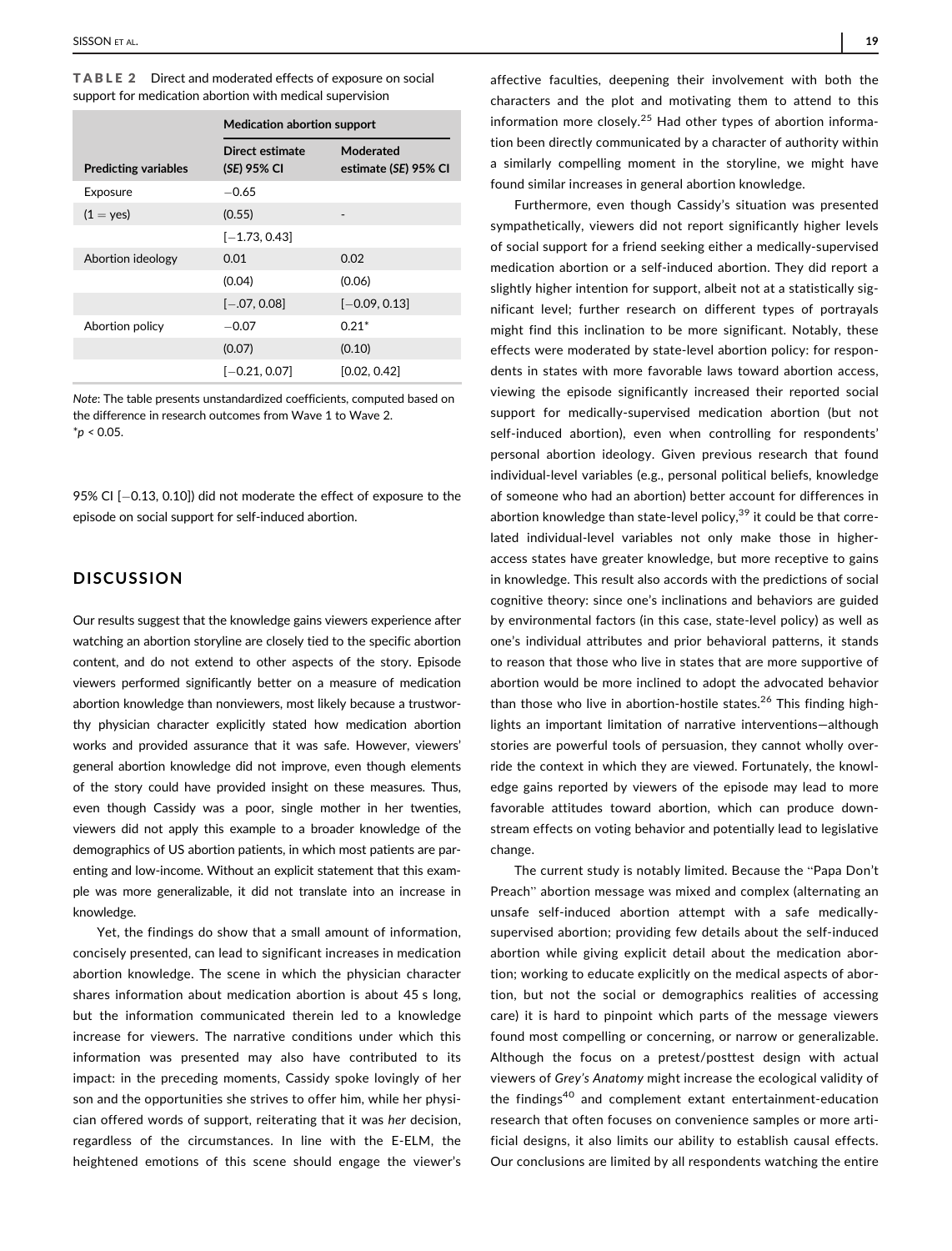episode; we are not able to draw conclusions about which parts of episode's message could have increased knowledge or influenced support. However, because respondents viewed the entire episode in the same way organic viewers would, we are able to see how a general viewing audience might have been impacted by viewing.

Further, without random assignment, viewers and nonviewers may potentially differ on variables other than the ones we controlled for in our analyses. For instance, it might be the case that only avid followers of Grey's Anatomy watched the show in broadcast, whereas less enthusiastic viewers may wait until the episode becomes available on streaming services. The potential for this and other differences between conditions means that we cannot pinpoint the episode as the cause of the difference in abortion-related outcomes. Relatedly, as with any other longitudinal study, there is a concern for differential attrition that might be related to key research variables. Although several statistical analyses did not support this concern, such analyses cannot fully account for selective attrition. Thus, attrition remains a primary concern when interpreting our findings.

Our use of the diction "self-managed abortion" in describing Cassidy's actions, and the definition of self-management in our survey instrument, also raise limitations and concerns. Cassidy's decision to attempt to end her pregnancy via herbs of unknown type or quantity is better described as "self-induced abortion," and has been referred to as such throughout this paper. In contrast, "self-managed abortion" better refers to using medications (like the pills Cassidy was given in the hospital) without immediate medical supervision. Our conflation of these terms, and the phrasing of "self-management" in the survey itself, is a problem from both a research and policy perspective. Because selfmanagement with pills is likely to be safe, $41$  and other means of self-induction are more dubious, examining knowledge and support for these different types of abortion should clearly differentiate in both terminology and definition. Indeed, the episode portrays self-induced abortion as dangerous and medically supervised medication abortion as safe, but does not allow us to examine how viewers might understand self-managed abortion using the exact same pills of the regimen that Cassidy initiated in the hospital. Other television shows have looked as self-management using pills, and further research ought to explore this difference directly.

Finally, given the complexity of both the plotline and of individuals' beliefs about abortion, there is likely a range of ideas about social support around abortion (either medicallysupervised medication abortion, or self-induced abortion), what it means, what it looks like, and what it hopes to achieve. An online survey is limited in its ability to ask relevant follow-ups and probe divergent ways of understanding the episode and incorporating it into one's understanding of abortion support. Future inquiries considering qualitative means of data collection and analysis might provide further insight into how television

stories impact viewers' knowledge and beliefs around an issue as polarized and complex as abortion.

## CONCLUSION

A recent report looking at the impact of immigration-related storylines on American television found that audience impact increased cumulatively: the more storylines related to immigration that viewers saw, the more likely they were to feel differently toward immigrants or to take action around the issue (e.g., seeking more information or making a donation to a relevant charity).<sup>42</sup> This might apply similarly to stories about abortion. For example, while the single example of Cassidy's story, as a low-income mother obtaining an abortion, did not lead to an increase in knowledge about abortion patients generally and did not increase the expressed level of social support, it could be that a pattern of representations might shape what viewers know (correctly, or not) about abortion and how they might respond to people in their lives who have abortions. Given that the number of abortion depictions on television is increasing across different genres and intended audiences,<sup>43</sup> it could be that, while a single depiction has a modest impact, the overall increase in portrayals can increase knowledge and support about abortion in a more substantial way.

#### ACKNOWLEDGMENTS

This research was funded in part by the Susan Thompson Buffett Foundation. The authors would like to thank Kate Folb and Roberta Cruger at the Hollywood, Health, and Society Program at USC Annenberg Norman Lear Center for their assistance.

#### REFERENCES

- 1. McKee A. The importance of entertainment for sexuality education. Sex Educ. 2012;12(5):499-509. [https://doi.org/10.1080/14681811.](https://doi.org/10.1080/14681811.2011.627727) [2011.627727](https://doi.org/10.1080/14681811.2011.627727)
- 2. Pariera KL, Hether HJ, Murphy ST, de Castro Buffington S, Baezconde-Garbanati L. Portrayals of reproductive and sexual health on prime-time television. Health Commun. 2014;29(7):698-706. <https://doi.org/10.1080/10410236.2013.774653>
- 3. Ward LM, Reed L, Trinh SL, Foust M. Sexuality and entertainment media. APA Handbook of Sexuality and Psychology. Vol 2: Contextual approaches. American Psychological Association; 2014:373-423. <https://doi.org/10.1037/14194-012>
- 4. Farrar KM. Sexual intercourse on television: do safe sex messages matter? J Broadcast Electron Media. 2006;50(4):635-650. [https://doi.](https://doi.org/10.1207/s15506878jobem5004_4) [org/10.1207/s15506878jobem5004\\_4](https://doi.org/10.1207/s15506878jobem5004_4)
- 5. Moyer-Gusé E, Chung A, Jain P. Identification with characters and discussion of taboo topics after exposure to an entertainment narrative about sexual health. J Commun. 2011;61:387-406. [https://doi.](https://doi.org/10.1111/j.1460-2466.2011.01551.x) [org/10.1111/j.1460-2466.2011.01551.x](https://doi.org/10.1111/j.1460-2466.2011.01551.x)
- 6. Brodie M, Foehr U, Rideout V, et al. Communicating health information through the entertainment media. Health Aff. 2001;20(1):192- 199.<https://doi.org/10.1377/hlthaff.20.1.192>
- 7. Collins RL, Elliott MN, Berry SH, Kanouse DE, Hunter SB. Entertainment television as a healthy sex educator: the impact of condom-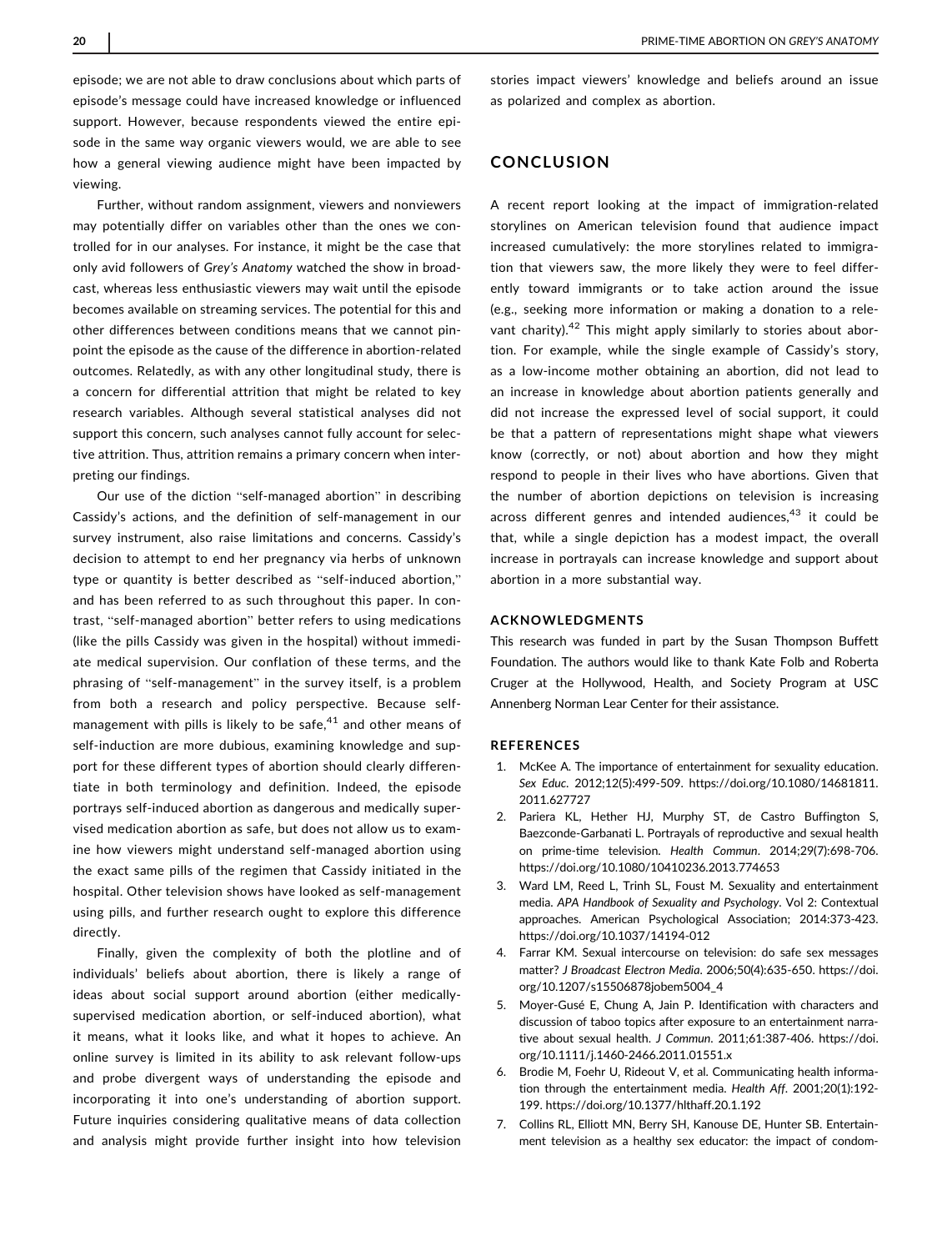efficacy information in an episode of friends. Pediatrics. 2003;112(5): 1115-1121.<https://doi.org/10.1542/peds.112.5.1115>

- 8. Moyer-Gusé E, Nabi RL. Explaining the effects of narrative in an entertainment television program: overcoming resistance to persuasion. Hum Commun Res. 2010;36(1):26-52. [https://doi.org/10.1111/](https://doi.org/10.1111/j.1468-2958.2009.01367.x) [j.1468-2958.2009.01367.x](https://doi.org/10.1111/j.1468-2958.2009.01367.x)
- 9. Hall JG. As seen on TV: media influences of pregnancy and birth narratives. Television and the Self: Knowledge, Identity, and Media Representation. Lexington Books; 2013:47-62.
- 10. Munro S, Kornelsen J, Hutton E. Decision making in patient-initiated elective cesarean delivery: the influence of birth stories. J Midwifery Womens Health. 2009;54(5):373-379. [https://doi.org/10.1016/j.](https://doi.org/10.1016/j.jmwh.2008.12.014) [jmwh.2008.12.014](https://doi.org/10.1016/j.jmwh.2008.12.014)
- 11. Patev A, Hood K. Towards a better understanding of abortion misinformation in the USA: a review of the literature. Cult Health Sex. 2021;23(3):285-300.<https://doi.org/10.1080/13691058.2019.1706001>
- 12. Moyer-Gusé E, Jain P, Chung AH. Reinforcement or reactance? Examining the effect of an explicit persuasive appeal following an entertainment-education narrative. J Commun. 2012;62(6): 1010-1027.<https://doi.org/10.1111/j.1460-2466.2012.01680.x>
- 13. Bae HS, Kang S. The influence of viewing an entertainment– education program on cornea donation intention: a test of the theory of planned behavior. Health Commun. 2008;23(1):87-95. [https://doi.](https://doi.org/10.1080/10410230701808038) [org/10.1080/10410230701808038](https://doi.org/10.1080/10410230701808038)
- 14. Murphy ST, Frank LB, Moran MB, Patnoe-Woodley P. Involved, transported, or emotional? Exploring the determinants of change in knowledge, attitudes, and behavior in entertainment-education. J Commun. 2011;61(3):407-431. [https://doi.org/10.1111/j.1460-](https://doi.org/10.1111/j.1460-2466.2011.01554.x) [2466.2011.01554.x](https://doi.org/10.1111/j.1460-2466.2011.01554.x)
- 15. Jones RK, Jerman J. Abortion incidence and service availability in the United States, 2014. Perspect Sex Reprod Health. 2017;49(1):17-27. <https://doi.org/10.1363/psrh.12015>
- 16. Sisson G, Rowland B. "I was close to death!": abortion and medical risk on American television, 2005–2016. Contraception. 2017;96(1): 25-29.<https://doi.org/10.1016/j.contraception.2017.03.010>
- 17. Sisson G, Kimport K. Facts and fictions: characters seeking abortion on American television, 2005–2014. Contraception. 2016;93(5):446- 451.<https://doi.org/10.1016/j.contraception.2015.11.015>
- 18. Sisson G, Kimport K. Depicting abortion access on American television, 2005–2015. Fem Psychol. 2017;27(1):56-71. [https://doi.org/](https://doi.org/10.1177/0959353516681245) [10.1177/0959353516681245](https://doi.org/10.1177/0959353516681245)
- 19. Herold S, Sisson G. Hangers, potions, and pills: abortion procedures on American television, 2008 to 2018. Womens Health Issues. 2019;29(6):499-505. [https://doi.org/10.1016/j.whi.2019.](https://doi.org/10.1016/j.whi.2019.06.006) [06.006](https://doi.org/10.1016/j.whi.2019.06.006)
- 20. Sisson G. From humor to horror: genre and narrative purpose in abortion stories on American television. Fem Media Stud. 2019;19(2): 239-256.<https://doi.org/10.1080/14680777.2017.1414864>
- 21. Sharma, E., Saha, K., Ernala, S. K., Ghoshal, S., & De Choudhury, M. (2017). Analyzing ideological discourse on social media: a case study of the abortion debate. Paper presented at: Proceedings of CSSSA's Annual Conference on Computational Social Science; October 19– 22, 2017. Santa Fe, NM, USA. [https://doi.org/10.1145/3145574.](https://doi.org/10.1145/3145574.3145577) [3145577](https://doi.org/10.1145/3145574.3145577)
- 22. Kumar A, Hessini L, Mitchell E. Conceptualising abortion stigma. Cult Health Sex. 2009;11(6):625-639. [https://doi.org/10.1080/13691050](https://doi.org/10.1080/13691050902842741) [902842741](https://doi.org/10.1080/13691050902842741)
- 23. Norris A, Bessett D, Steinberg J, Kavanaugh M, De Zordo S, Becker D. Abortion stigma: a reconceptualization of constituents, causes, and consequences. Womens Health Issues. 2011;21(3):S49- S54.<https://doi.org/10.1016/j.whi.2011.02.010>
- 24. Petty RE, Cacioppo JT. The elaboration likelihood model of persuasion. In: Berkowitz L, ed. Advances in Experimental Social Psychology.

Vol 19. Academic Press; 1986:123-205. [https://doi.org/10.1016/](https://doi.org/10.1016/S0065-2601(08)60214-2) [S0065-2601\(08\)60214-2](https://doi.org/10.1016/S0065-2601(08)60214-2)

- 25. Slater MD, Rouner D. Entertainment—education and elaboration likelihood: understanding the processing of narrative persuasion. Commun Theory. 2002;12(2):173-191. [https://doi.org/10.1111/j.](https://doi.org/10.1111/j.1468-2885.2002.tb00265.x) [1468-2885.2002.tb00265.x](https://doi.org/10.1111/j.1468-2885.2002.tb00265.x)
- 26. Bandura A. Social cognitive theory of mass communication. Media Psychol. 2001;3(3):265-299. [https://doi.org/10.1207/](https://doi.org/10.1207/S1532785XMEP0303_03) [S1532785XMEP0303\\_03](https://doi.org/10.1207/S1532785XMEP0303_03)
- 27. Porter R. TV Ratings: "Grey's Anatomy," "Superstore" Grab Season Highs. The Hollywood Reporter; 2020 [https://www.hollywoodreporter.com/](https://www.hollywoodreporter.com/live-feed/greys-anatomy-superstore-tv-ratings-thursday-march-19-2020-1285627) [live-feed/greys-anatomy-superstore-tv-ratings-thursday-march-19-2020-](https://www.hollywoodreporter.com/live-feed/greys-anatomy-superstore-tv-ratings-thursday-march-19-2020-1285627) [1285627](https://www.hollywoodreporter.com/live-feed/greys-anatomy-superstore-tv-ratings-thursday-march-19-2020-1285627)
- 28. Kahn, M. (2017). Shonda Rhimes has never been afraid to tell abortion stories. Now she's joining the board of planned parenthood. ELLE. [https://www.elle.com/culture/career-politics/news/a44372/shonda](https://www.elle.com/culture/career-politics/news/a44372/shonda-rhimes-cecile-richards-interview-planned-parenthood-board/)[rhimes-cecile-richards-interview-planned-parenthood-board/](https://www.elle.com/culture/career-politics/news/a44372/shonda-rhimes-cecile-richards-interview-planned-parenthood-board/)
- 29. Bae HS. Entertainment-education and recruitment of cornea donors: the role of emotion and issue involvement. J Health Commun. 2008; 13:20-36.
- 30. Cantril H. The Invasion from Mars: A Study in the Psychology of Panic. Princeton University Press; 1940.
- 31. Gerbner G, Gross L, Morgan M, Signorielli N, Shanahan J. Growing up with television: cultivation processes. In: Bryant J, Zillman D, eds. Media Effects: Advances in Theory and Research. 2nd ed. Lawrence Erlbaum; 2002:43-67.
- 32. Liebes T, Katz E. The Export of Meaning: Cross-Cultural Readings of Dallas. Oxford University Press; 1990.
- 33. Walter N, Murphy ST, Frank LB, Baezconde-Garbanati L. Who cares what others think? The role of Latinas' acculturation in the processing of HPV vaccination narrative messages. Int J Commun. 2017a;11:4946-4964.
- 34. Erdfelder E, Faul F, Buchner A. GPOWER: a general power analysis program. Behav Res Methods Instrum Comput. 1996;28(1):1-11. <https://doi.org/10.3758/BF03203630>
- 35. Braddock K, Dillard JP. Meta-analytic evidence for the persuasive effect of narratives on beliefs, attitudes, intentions, and behaviors. Commun Monogr. 2016;83(4):446-467. [https://doi.org/10.1080/](https://doi.org/10.1080/03637751.2015.1128555) [03637751.2015.1128555](https://doi.org/10.1080/03637751.2015.1128555)
- 36. Major B, Cozzarelli C, Sciacchitano AM, Cooper ML, Testa M, Mueller PM. Perceived social support, self-efficacy, and adjustment to abortion. J Pers Soc Psychol. 1990;59(3):452-463. [https://doi.org/](https://doi.org/10.1037//0022-3514.59.3.452) [10.1037//0022-3514.59.3.452](https://doi.org/10.1037//0022-3514.59.3.452)
- 37. State Abortion Policy Landscape: From Hostile to Supportive. Guttmacher Institute; 2018 [https://www.guttmacher.org/article/](https://www.guttmacher.org/article/2019/08/state-abortion-policy-landscape-hostile-supportive) [2019/08/state-abortion-policy-landscape-hostile-supportive](https://www.guttmacher.org/article/2019/08/state-abortion-policy-landscape-hostile-supportive)
- 38. Hayes AF. Introduction to Mediation, Moderation, and Conditional PROCESS Analysis, Second Edition: A Regression-Based Approach. Guilford Publications; 2018.
- 39. Bessett D, Gerdts C, Littman LL, Kavanaugh M, Norris A. Does statelevel context matter for individuals' knowledge about abortion, legality and health? challenging the 'red states v. blue states' hypothesis. Cult Health Sex. 2015;17(6):733-746. [https://doi.org/10.1080/](https://doi.org/10.1080/13691058.2014.994230) [13691058.2014.994230](https://doi.org/10.1080/13691058.2014.994230)
- 40. Walter N, Murphy ST, Rosenthal EL. Narrative persuasion in a new media environment: the impact of binge-watching and secondscreening. Commun Res Rep. 2018;35(5):402-412.
- 41. Wainwright M, Colvin CJ, Swartz A, Leon N. Self-management of medical abortion: a qualitative evidence synthesis. Reprod Health Matters. 2016;24(47):155-167. [https://doi.org/10.1016/j.rhm.2016.](https://doi.org/10.1016/j.rhm.2016.06.008) [06.008](https://doi.org/10.1016/j.rhm.2016.06.008)
- 42. Rosenthal, E., Rogers, A. A., Peterson, E., Watson-Currie, E., & Shin, H. (2020). Change the narrative, change the world: How immigrant